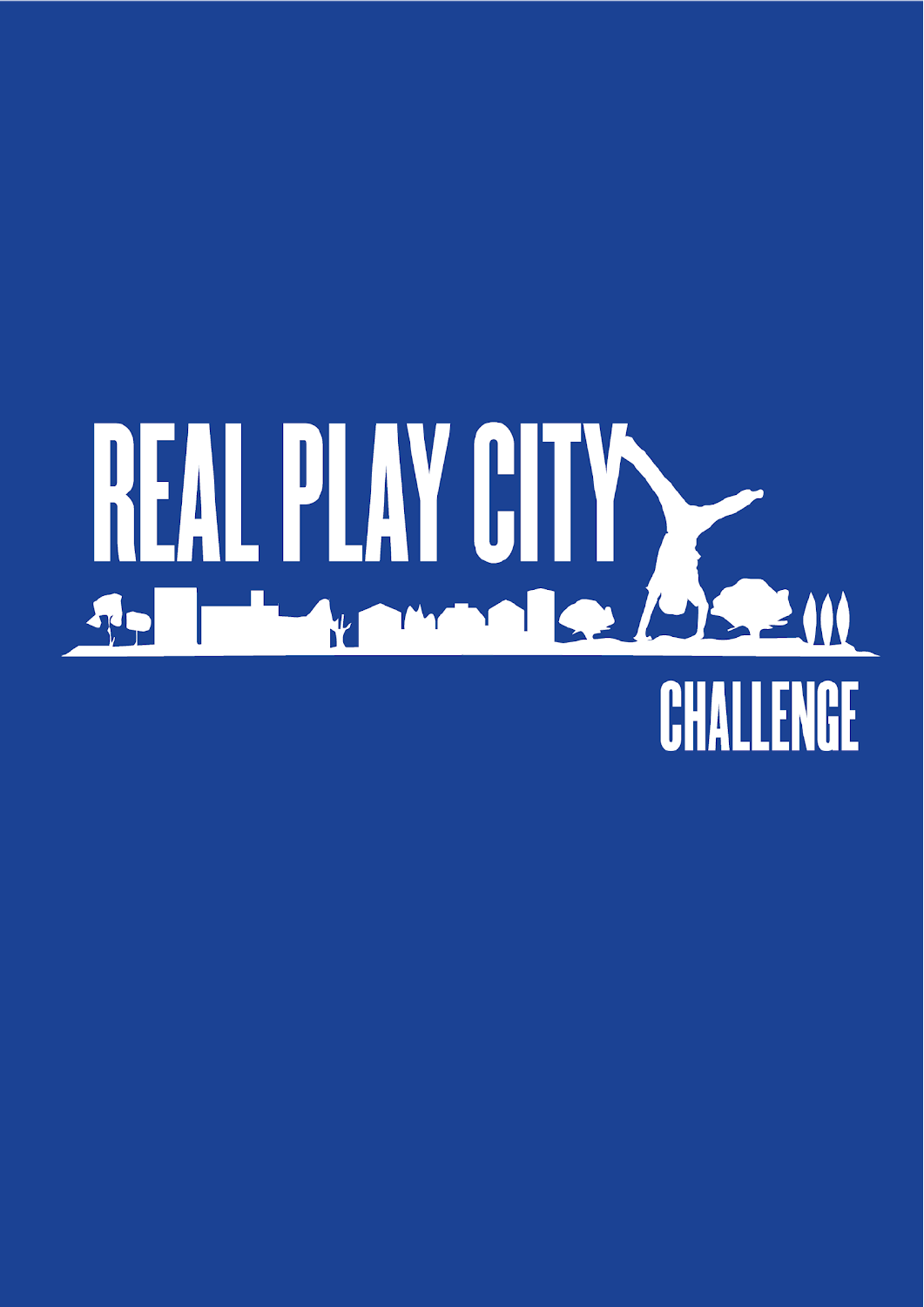<span id="page-1-0"></span>

| CONTENT                     |   |
|-----------------------------|---|
| 1. Template for Cities      | 2 |
| 2. Template for Placemakers | 3 |

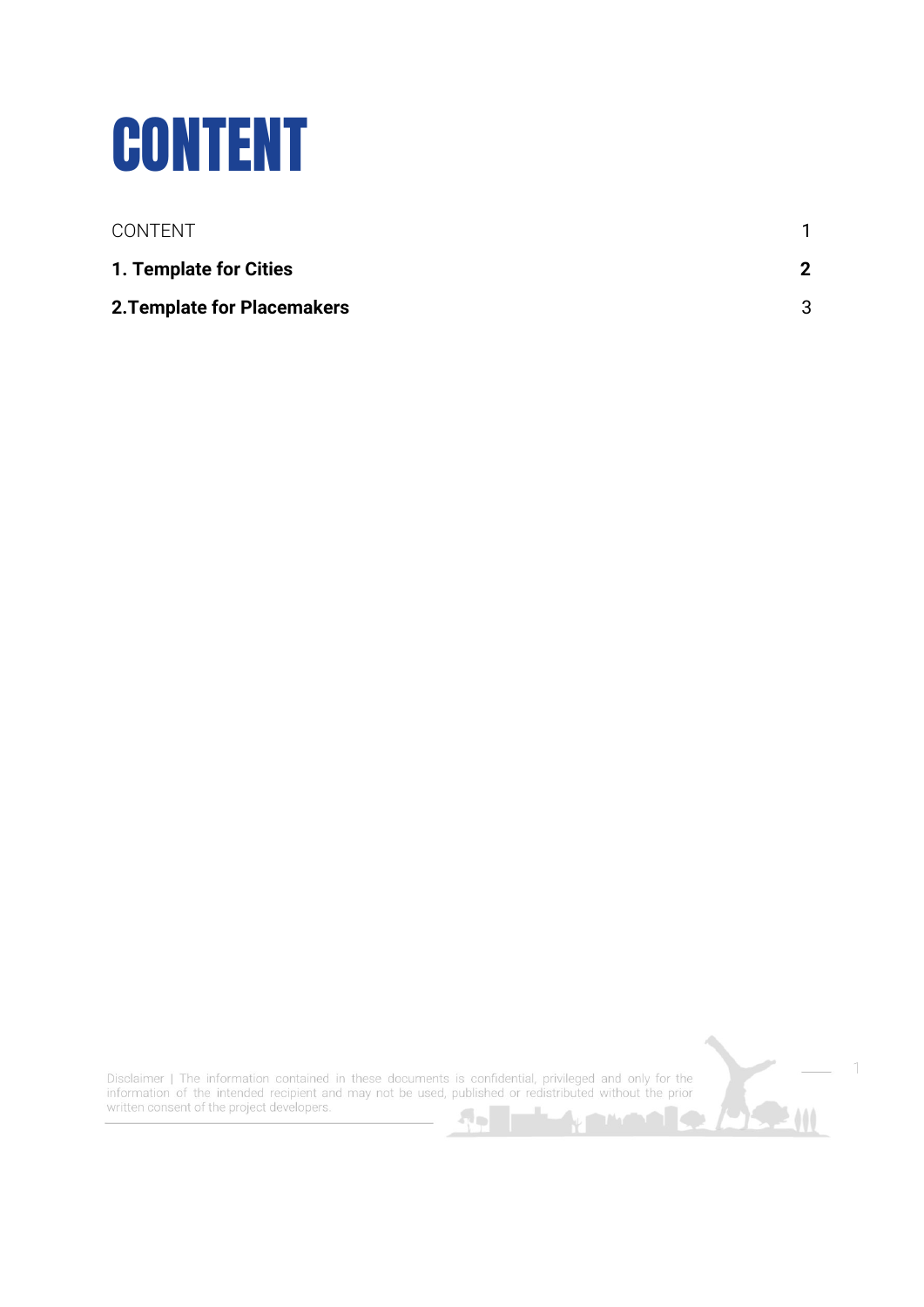## <span id="page-2-0"></span>**1. Template for Cities**

For the Cities Open Call we request:

A letter from the municipality authorizing the submission of the proposal and certifying the applicant's position/role.

Please attach any document that certifies your position within the Municipality. (ie. contract, designation or any other) and the authorization to submit the application on behalf of the city. If the document is not in English, please provide a translation. This document will be a validation that you are authorized on behalf of the City to participate in the Challenge.

You can also use the following quidelines provided:

To whom it may concern, Real Play City Challenge

Hereby, I, (full name), appointed as (your position) at the municipality of (name of the municipality local government) certify that (full name of the person submitting the application) in the capacity of (position of the authorised person) is authorized to submit this application on behalf of (Name of the Municipality or local government) to participate in the Real Play City Challenge.

(Full name of the authorised person) is hereby also appointed as the contact person for purposes of the Challenge.

Attached to this letter are the documents that prove the capacity under which both, the signatory and the authorised person work at the (name of the Municipality or Local Government)

Kind Regards,

**FULL NAME** Signature Date

Disclaimer | The information contained in these documents is confidential, privileged and only for the information of the intended recipient and may not be used, published or redistributed without the prior written consent of the project developers.  $\Omega_{\rm D}$